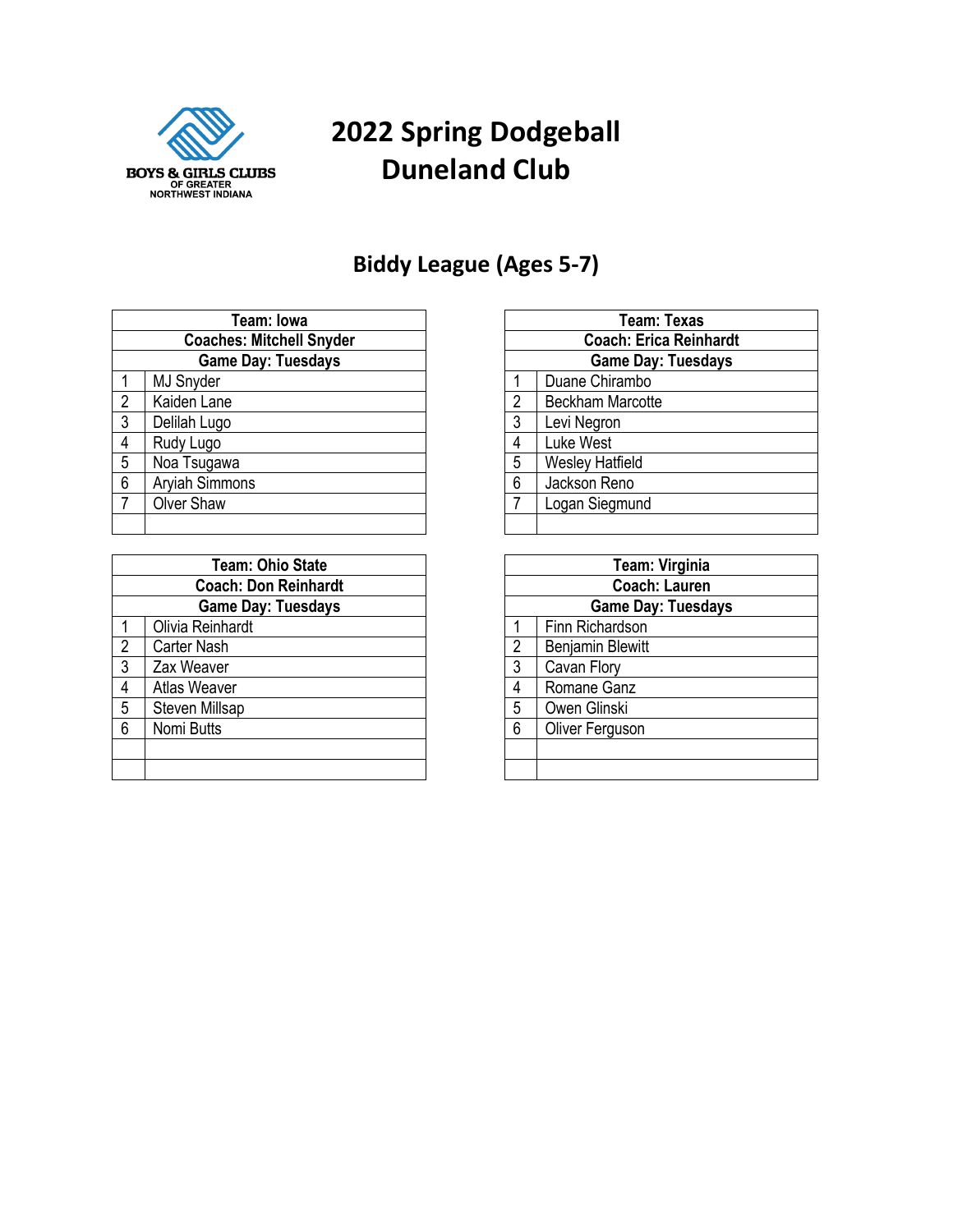

# **Spring Dodgeball Duneland Club**

#### **Junior League (Ages 8-10)**

| <b>Team: Undertakers</b>             |                        |  |
|--------------------------------------|------------------------|--|
| <b>Coaches: Jennifer Blankenship</b> |                        |  |
| <b>Game Day: Wednesday</b>           |                        |  |
| 1                                    | Lucas Blankenship      |  |
| $\overline{2}$                       | Kaleb Hammon           |  |
| $\overline{3}$                       | Jackson Morgan         |  |
| 4                                    | Ella Morgan            |  |
| 5                                    | <b>Hunter Volante</b>  |  |
| 6                                    | Benjamin Sikwata       |  |
| $\overline{7}$                       | <b>Scott Pfeiffer</b>  |  |
| 8                                    | <b>Hailey Siegmund</b> |  |
| 9                                    | Cameron Brown          |  |
| 10                                   | <b>Shane West</b>      |  |
| 11                                   | Kaylee Potz            |  |
|                                      |                        |  |

|                | Team: Doberman                  |
|----------------|---------------------------------|
|                | <b>Coaches: Aaron Allshouse</b> |
|                | Game Day: Wednesday             |
| 1              | Ezra Allshouse                  |
| $\frac{2}{3}$  | Adam Anderson                   |
|                | Netochi Olumba                  |
| 4              | <b>Achilles Coulopoulos</b>     |
| 5              | Leonidas Coulopoulos            |
| 6              | Frida Cintora                   |
| $\overline{7}$ | Zachary Cleary                  |
| $\overline{8}$ | <b>Xavier Desch</b>             |
| $\overline{9}$ | Owen Dant                       |
| 10             | <b>Kyle Dant</b>                |
| 11             | Grayson Tenbarge                |
|                |                                 |

| <b>Team: Vendetta</b>       |                      |  |
|-----------------------------|----------------------|--|
| <b>Coaches: Joel Sheets</b> |                      |  |
| <b>Game Day: Wednesday</b>  |                      |  |
| 1                           | <b>Brody Sheets</b>  |  |
| $\overline{2}$              | David Gibs           |  |
| 3                           | Aiden Stineback      |  |
| 4                           | <b>Colton Stover</b> |  |
| 5                           | <b>Hailey Ward</b>   |  |
| 6                           | <b>Bryce Ward</b>    |  |
| 7                           | Liam Reno            |  |
| 8                           | <b>Landon Connor</b> |  |
| 9                           | Liam Ferguson        |  |
| 10                          | Jayden Drewry        |  |
| 11                          | Joshua Duncan        |  |
|                             |                      |  |

|    | <b>Team: Vipers</b>          |
|----|------------------------------|
|    | <b>Coaches: Mrs. Glinski</b> |
|    | <b>Game Day: Wednesday</b>   |
|    | <b>Mason Glinski</b>         |
| 2  | <b>Costah Butts</b>          |
| 3  | <b>Cohen Parrot</b>          |
| 4  | Greyson Clark                |
| 5  | Sawyer Clark                 |
| 6  | <b>Thomas Simmons</b>        |
|    | Alex Shaw                    |
| 8  | Erika Aker                   |
| 9  | Dominic Jendrzyczyk          |
| 10 | Landon Rippe                 |
|    |                              |
|    |                              |